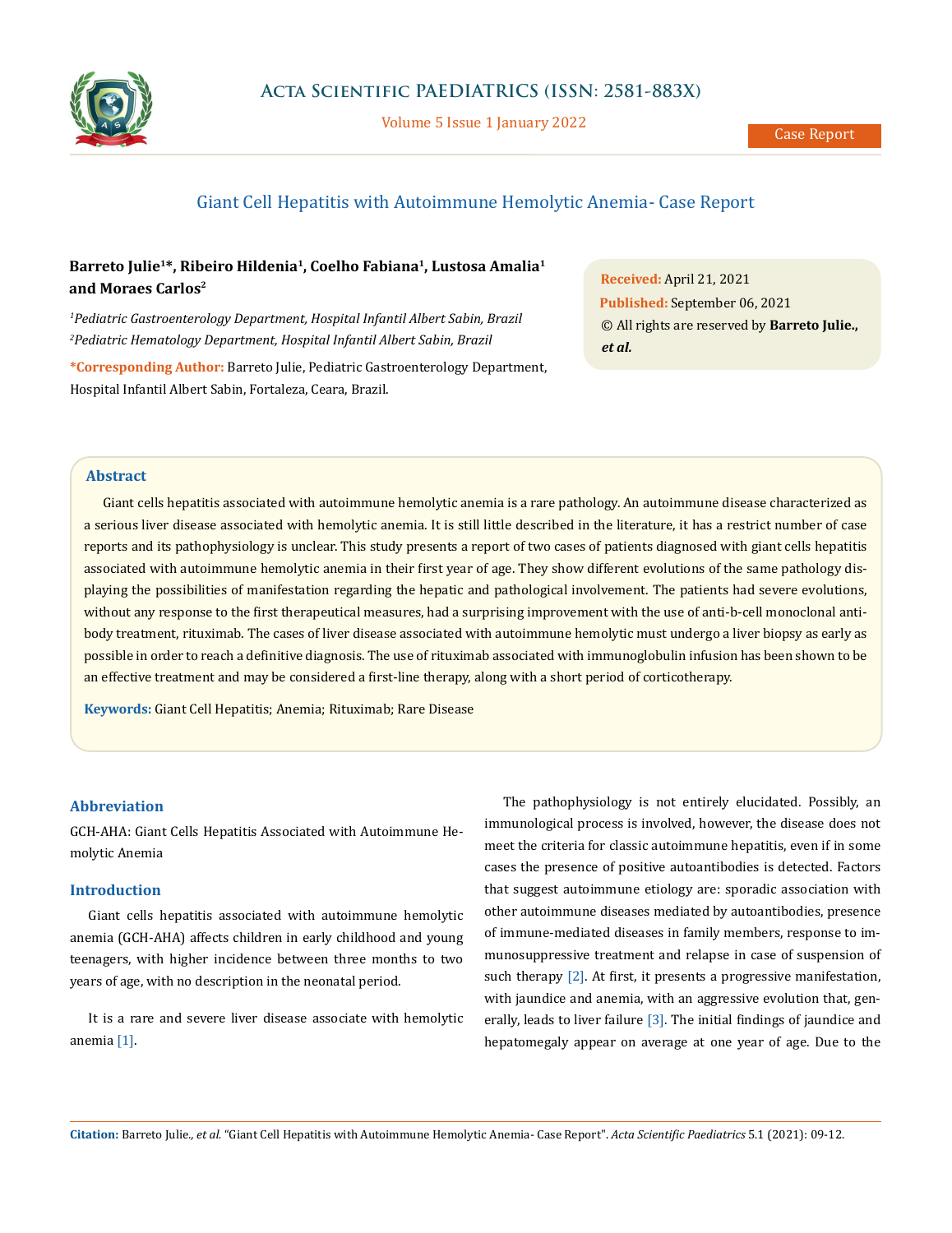few reported cases, there are not enough data to define the classic evolution of such pathology  $[4]$ . The diagnosis is confirmed by a liver biopsy that shows a histological pattern of a significant alteration of the liver parenchyma, with inflammation and portal and periportal fibrosis, in addition to the presence of multinucleated giant hepatocytes (giant cells that arise due to the infusion of injured hepatocytes). Such findings, however, are not specific to this pathology [5]. The histopathology demonstrates CD68 neutrophils and macrophages, as well as the presence of complement components C3a, C5a, C5b-9 markers, and evidence that the complement cascade is activated in this disease and it is directly related to the inflammatory hepatocyte lesion  $[3]$ . Liver disease in cases of GCH-AHA is totally refractory to conventional treatment of autoimmune hepatitis, demonstrating that the immune mechanism involved differs between these two pathologies [6]. Prednisone has been used as a treatment since the first description of the disease, but with several reported cases of relapse and serious side effects (systemic arterial hypertension, intraocular hypertension, severe obesity and low height) [12]. B cell-mediated immunity appears to be associated, since the inflammatory infiltrate in hepatocytes is rich in macrophages and neutrophils. That's why, cases of therapeutic success of treatment using B-cell monoclonal antibodies are being increasingly documented, such as rituximab, a monoclonal antibody that binds itself to the B cell CD-20 and blocks autoreactivity  $[10]$ . It is recommended that, initially, it should be used in combination with short-acting corticosteroids because its effect is not immediate [1]. The infusion of intra-venous immunoglobulin can be administered effectively and safely in patients with severe GCH-AHA in the moment of the diagnosis.

The immunoglobulin acts at different levels of the immune response, neutralizing antigens, inhibiting the activation and proliferation of T-cells, in addition to inhibiting the complement-mediated tissue damage [7]. Liver transplantation should only be considered if the case is refractory to the treatment with all immunosuppressive drugs and evolves to liver failure, however, with several cases of recurrence even after transplantation [5].

#### **Materials and Methods**

A case report of two patients followed at a tertiary hospital in the state of Ceara, at the hematology and hepatology outpatient clinic, diagnosed with Giant Cell Hepatitis with Autoimmune Hemolytic Anemia. The first patient with initial treatment in Novem10

ber 2017 and the second patient with initial treatment in 2020. Both are still being followed up. Data collection was performed, at first, using theoretical scientific resources. Subsequently, the collection of information contained in the patient's medical record was carried out, as well as the results of relevant exams.

# **Results and Discussion Case 1**

MJHC, female, presented jaundice from the first day of life, which evolved with worsening and association with severe anemia. Evidence of hepatosplenomegaly and laboratory tests showing hyperbilirubinemia, at the expense of indirect bilirubin, with increased reticulocytes and positive for coombs test. The hematological study showed the presence of autoantibodies, leading to the diagnosis of autoimmune hemolytic anemia. Corticosteroid therapy was initiated. Over the course of a year of follow-up, she required several hospitalizations due to infectious conditions and the need for transfusion due to severe anemia. Patient presented several side effects due to high-dose corticosteroid therapy, such as severe obesity and hypertension. At the time of attempting to wean off the corticosteroid therapy, she evolved with changes in liver enzymes. Liver biopsy showed hepatitis with mild inflammatory activity and the presence of giant cell transformation of hepatocytes, compatible with the hypothesis of giant cell hepatitis (Figure 1).

After the result, Azathioprine was started.



**Figure 1:** Multinucleated giant hepatocytes with broad cytoplasm. Source: Pathology file of Hospital Infantil Albert Sabin.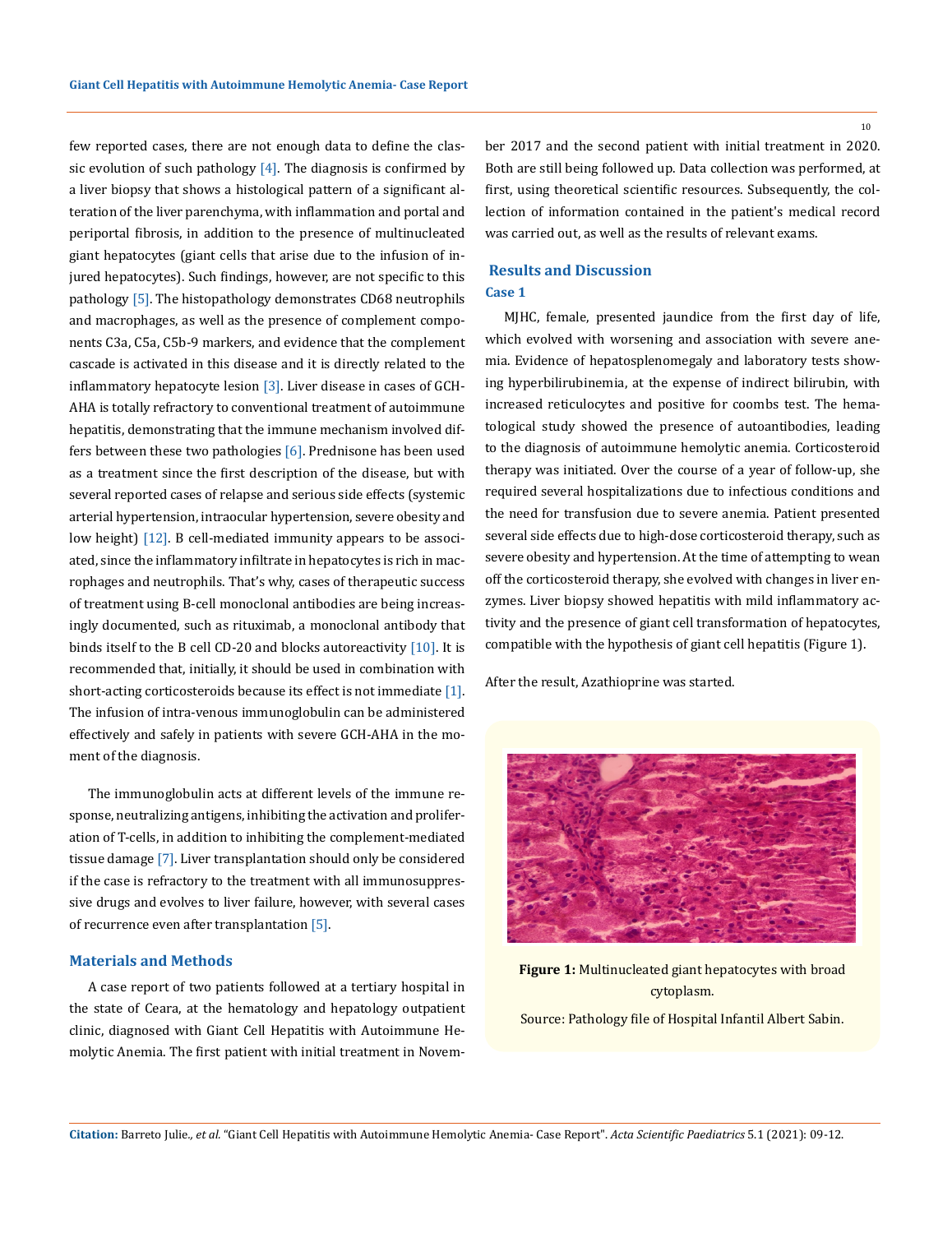Patient kept being frequently hospitalized, with recurrences and hepatic and hematological changes, even after one year of corticosteroid therapy and six months of using azathioprine, when it was decided to start an empirical therapy with monoclonal antibody, four doses of rituximab were given. Normalization of liver enzymes occurred four months after the fourth dose.

Currently, she hasn't used medications for two years and also maintained immunological improvement and with normalization of blood counts and transaminase levels. She continues to be monitored.

#### **Case 2**

LRO, male, with no neonatal complications or previous comorbidities, started jaundice at one year of age. At first, there was a spontaneous improvement of the condition, the hypothesis of viral hepatitis was considered. However, two months later, he developed jaundice, fecal hypocholia and bloating again. He presented jaundice and hepatosplenomegaly and lab tests with anemia, increased reticulocytes, positive coombs and altered transaminases. Liver biopsy compatible with giant cell hepatitis, large hepatocytes with broad and multinucleated histoplasma. With mild inflammatory changes and perisinusoidal fibrosis. An Immunohistochemistry test was performed for CD20, with the presence of lymphocytes around multinucleated hepatocytes (Figure 2).



**Figure 2:** Large hepatocytes with broad histoplasma and multinucleate. With mild inflammatory changes and persinusoidal fibrosis. Arrow: Immunohistochemistry for CD20, with the presence of lymphocytes around multinucleated hepatocytes Source: Pathology file of Hospital Infantil Albert Sabin.

Corticosteroid and azathioprine therapy was initiated. After four months, the patient continued to show signs of disease activity, with persistent jaundice and choluria, requiring hospitalization due to infectious conditions. Then, the team opted to start the rituximab treatment, with a total of 6 doses of the drug. About a month after the last dose, the anemia was under control, and a decrease of bilirubin and transaminases was noticed. Clinically, there was an improvement in jaundice, irritability and a reduction in waist circumference. The patient continues to be monitored to evaluate the complete clinical response to the drug. The average age described in the literature for onset of GCH-AHA manifestations is around seven months of age [3].

Data that matches the age group which the second patient belonged to when he presented the first symptoms and shows the early onset of the disease in the first.

In a case study carried out in Canada in 2014, four were children followed, and in three the manifestation of hemolytic anemia preceded hepatitis around three to four months, as it happened in the first case, however, it is not yet certain that this is the normal course of the disease, since other reports in which hepatitis was the first manifestation, or which may appear concomitantly, as in the second case [1]. Both patients had several hospitalizations due to infectious conditions. The literature describes that infectious conditions can be considered triggers for recurrences of GCH-AHA, since the infectious agents act as antigens that trigger a cross-reaction, the activation of B cells, and the initiation of the entire cascade of inflammatory reaction [10].

The normalization of liver enzymes occurred approximately four to six months after the fourth dose of rituximab. This is consistent with the fact that B cell restoration in the peripheral blood usually occurs within five to 13 months [1].

The remission of the disease is defined as the normalization of liver enzymes, hemoglobin level and reticulocytes. In five patients in Poland, the first line of treatment with corticosteroids and azathioprine failed and they all presented a complete remission of the disease after using Rituximab. The minimum of four doses is considered ideal, and additional doses may be considered in cases of recurrence or incomplete remission [3].

The big question in the follow-up of patients with GCH-AHA is when to confirm a complete remission of the disease and how long

11